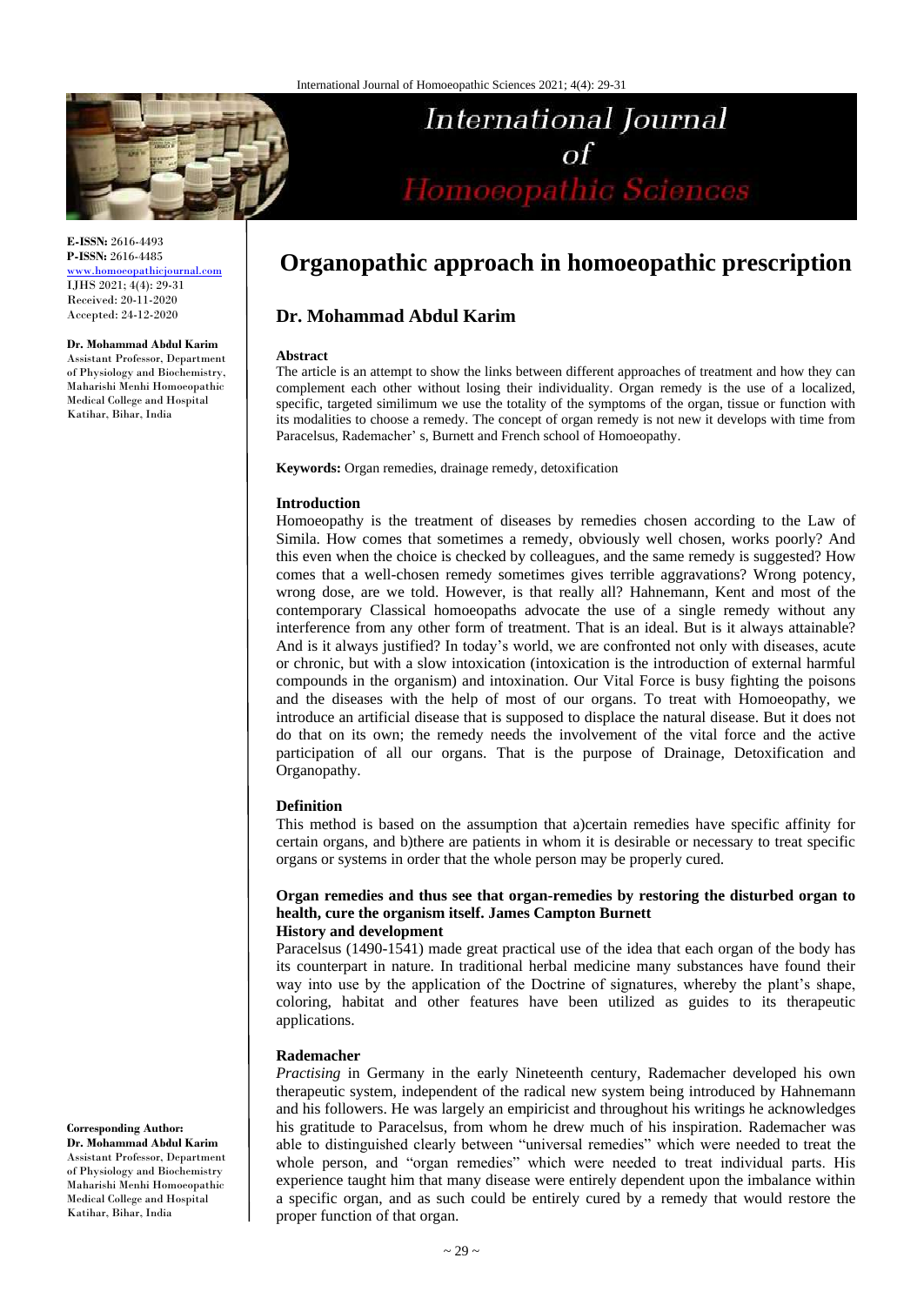He stressed that organ remedies would only cure primary affections of the organ in questions, and accurate assessment of the source of the organ disease was essential.

#### **Burnett**

James Compton Burnett took up the work of organ prescribing in England in the late nineteenth century and placed it in a homoeopathic context. He pointed out the difference between prescribing on the basis of symptomsimilarity and on the basis of organ -similarity, both of which he regarded as equally valid case. Brunett freely admits to taking most of his inspiration from the work of Paracelsus and Rademacher, but he was able to clarify the indications for many of the remedies he found recommended for use in treating certain organs. Burnett was amply qualified to develop this work because, apart from being a highly skilled homoeopath he was also a master diagnostician, able by palpation and observation to accurately assess the areas of organ weakness in each individual.

### **Contribution of French school of homoeopathy**

The French homoeopaths Nebel, Vannier, Julian and others have contributed much to the field of organ therapeutics in homoeopathy. They introduced the concept of 'drainage' whereby organs or systems are detoxified and toned up before administering the indicated constitutional remedy, primarily to avoid unnecessary aggravations.

#### **When to use organ remedies**

- There are patients whose entire symptomatology revolves around weakness or dysfunction of particular
- Organ, in these case organ weakness may be present as obstacle to cure and often it is found that indicated

Constitutional remedies do not perform well until the weakness is rec tified.

- In cases where the disorder is more general but there exists a weak link in the chain and it often advantageous to strengthen this before constitutional treatment.
- In many cases we see aggravation following constitutional Prescription can be lessened or avoided altogether by judicious application of organ remedies.
- In advanced physical pathology.
- To detoxify and tone the weak organ.

# **Prescribing technique**

Case taking with an Organopathic focus is considered much more superficial than that of classical homoeopathy, as only local symptomatology is considered. Organopathic case taking requires the practitioner to have vast knowledge of disease symptomatology and organ function. Burnett had sought a system to utilize for prescribing, when classical Hahnemannian case taking, the identification of a simillimum was not possible. For an appropriate prescription he considered fundamental foci of action of an organ remedy.

- There had to be the considered the relation of a remedy to a particular organ, the charcter of action it was able to produce and its range of impact.
- There is posological aspect to organopathy, that organ remedies had a stronger impact on disease in material doses and in repetitive prescription. The low potency or mother tincture are employed in organ prescribing as due to the reduced similitude that organopathic prescription have.

| Sr. No | <b>Organ Affection</b>              | <b>Remedies</b>                                                                                                                                             |
|--------|-------------------------------------|-------------------------------------------------------------------------------------------------------------------------------------------------------------|
| 1.     | <b>Brain</b>                        | Arnica, Baryt-c, Bell, Cicuta, Cocclus, Helleb, Kali-br, Nux-v, Paassif, Pic-ac., Stram, Zinc-pic., etc                                                     |
| 2.     | Nervous System                      | Alfalfa, Avena-sat, Hyper., Kali-ph., Lecithin, Picric-ac. Scutell., Zinc-ph., Zinc-pic., Passi-inc etc.                                                    |
| 3.     | Heart                               | Amyl-nit, Adonis-v, Apocyn, Cactus., Convall., Crataegus, Digit, Latrodectus.Lycopus-v., stroph,<br>Spartium., Spigeliaetc                                  |
| 4.     | Lungs                               | Ant. t., Ars-iod., Aspido, Blatta, Eriodac, Grind, Ipecac., Lyc., Phos., Myrtus-com., Pix -liq., Pothos,<br>Illicium, etc.                                  |
| 5.     | Liver and Gall Bladder              | Berb -v., Carduus -mar., Chelidonium, Chionanthus Cholest., Chin., Myrica Cerifera, Fel tauri, Ptelia,<br>etc.                                              |
| 6.     | Spleen                              | Calc-ars., Ceonathus, Chin-sulph., Helianthus, Quercus, etc.                                                                                                |
| 7.     | Skin                                | Apis, Ars. Alb, Calc-c, Clematis, Caust., Graph., Hep-S., Kali-ars., Lach., Lyco., Merc., Sep, Sil, Sulph.,<br>Hydrocotasiatica, Mez.                       |
| 8.     | Joints                              | Calc-fl, Led., Phy., Rhus-tox., Sanguin, Bry., Lyc., etc.                                                                                                   |
| 9.     | Kidneys                             | Berb-vul, Chimaphila, calc-renalis, Eel serum, Hydrangea, Oci-can, Pareira, sarsap, Solidago, lyco                                                          |
| 10.    | Anus, Rectum                        | Aesc, Graph, Mur-ac, Nit -ac. Paeon, Ratan, Ruta.                                                                                                           |
| 11.    | Arteries                            | Cact., Calc -hypo., Crataegus, Lith -c., Lycopus -v, Polygon, Stront -c. etc                                                                                |
| 12.    | Blood (Bleeding,                    | Arnica, Bell., China, Cort-h, Kreos, Phos, Millif., Secale-c., Trillium, Ipecac., Sabina, Dios-vill.                                                        |
|        | haemorrhage)                        | (hyperlipidemia)                                                                                                                                            |
| 13.    | <b>Bones</b>                        | Asaf, Calc, Calc -ph, Flour -ac., Heckla lava, Mezer, Phos -ac., Ruta., Silic., Symphyt. Etc                                                                |
| 14.    | Female Sex                          | Alertris far., Aur -m -nat., Caulo., Hamam., Helon., Hydr., Jonosia asoka, Origanum, Ova tosta, puls.,<br>Secale cor., Senecio, Thlasp,trill., Viburn., etc |
| 15.    | Glands                              | Baryta -carb, Calc-fl., Carb-an., Calciod., Clemathys, Con., Iod., Lyc., Phyt., Sil., Thu. Etc                                                              |
| 16.    | Hair                                | Graph., Mezer., Nat -mar., Petr., Pho., Flour -ac., Ph -ac., Thu., Vinc -m., Thall., etc.                                                                   |
| 17.    | Lymph Glands                        | Phyt., Cistus, Rhus-t., Baryt-iod., etc.                                                                                                                    |
| 18.    | Membranes. Mucous                   | Borax, Meec-sol., Sabad., Samb., etc.                                                                                                                       |
| 19.    | Membrances Mucous,<br><b>Serous</b> | Apis, Bry, Canth, Scill etc.                                                                                                                                |
| 20.    | Muco-Cutaneous Junction             | Cundurango., Nitric -ac., etc.                                                                                                                              |
| 21.    | Mammae (Female)                     | Bry., Corb -an., Con., Grap., Phyt., Phell, Castor eq., Sil., Lyc., Calc., Phos., etc                                                                       |
| 22.    | Male Sex                            | Agnus cast., Calad, Damiana, Kali -br., Phos., Selen., Titanium., Nuph, Yohimb., Zinc-ph., etc.                                                             |
| 23.    | Parotid Glands                      | Jabor, Phyt., Cham., Bell., Rhus-t, Merc-sol, etc.                                                                                                          |

#### **Table 1:** Organopathy remedies